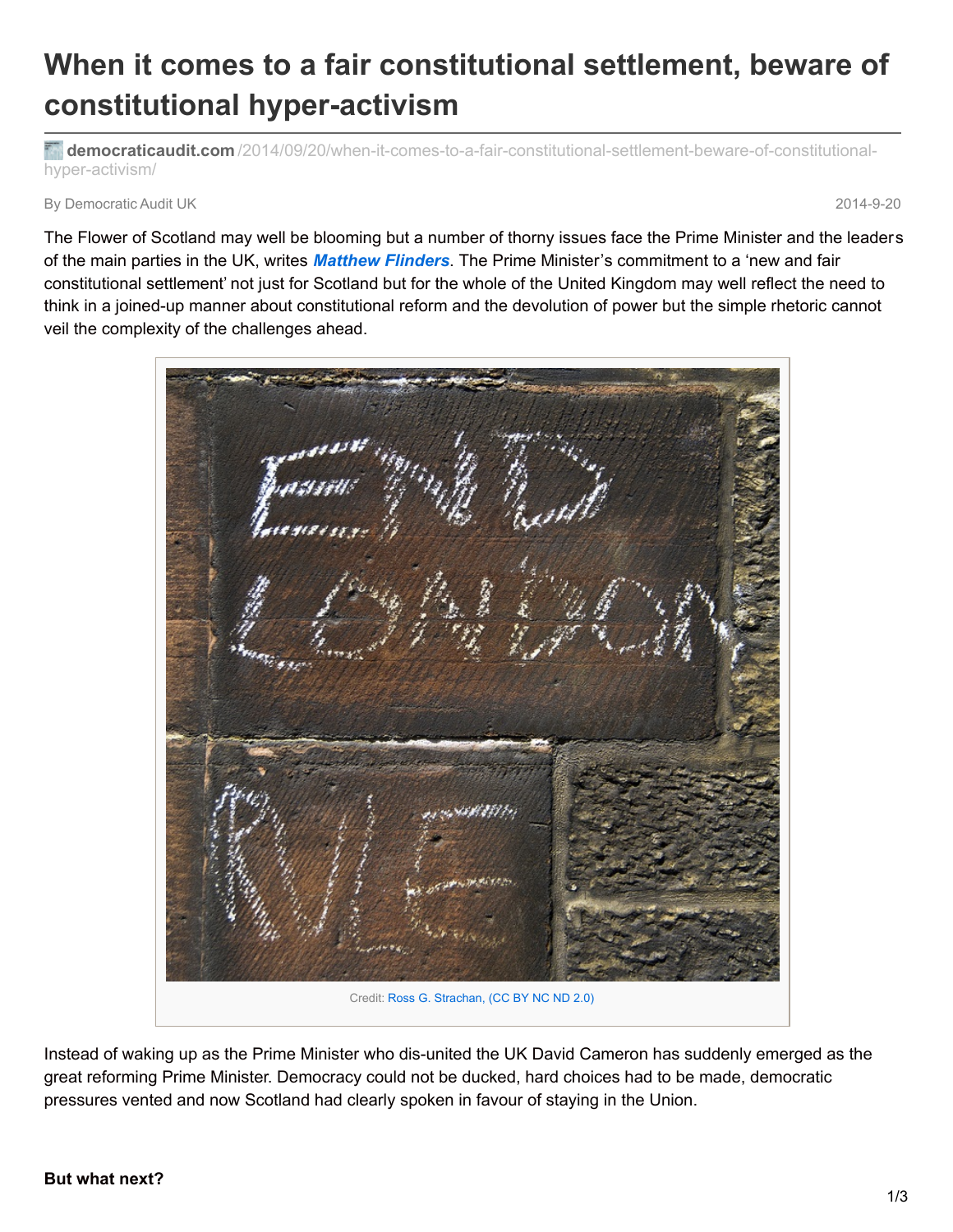The status quo is not an option. Rushed commitments were made by all the main parties in the last two weeks, commitment in relation to tax, spending and welfare, and must now be delivered, diluted or derailed. 'We have a chance – a great opportunity – to change the way the British people are governed' the Prime Minister declared with a relieved and somewhat shell-shocked look on his face 'Just as the people of Scotland will have more power over their affairs, so it follows that the people of England, Wales and Northern Ireland must have a bigger say over theirs'.

## **But what does this mean?**

Two constitutional entrepreneurs have been tasked with answering this question. Lord Smith of Kelvin will lead on the delivery of those commitments that have been made to Scotland, while William Hague becomes (in essence) a new Secretary of State for the Isles with the job of dealing with the English question, the West Lothian question and the ratchet-like demands for more powers from Wales and Northern Ireland.

## **But what are we trying to achieve?**

This is the million-dollar question where answers are sparse. David Marquand once accused New Labour of overseeing a very British constitutional revolution. It was 'a revolution of sleepwalkers who don't know quite where they are going or quite why' Marquand noted 'But muddle and mess are often the midwives of change'. This may well be true but I cannot help but think that Cameron now risks unleashing a constitutional revolution forged upon ridiculously rapid hyper-activism. The timescales set out will bring tears to the eyes of even the driest constitutional anorak – constitutional agreements decided and mapped-out by November with draft legislation published by January 2015. Such speed brings risks and little time for any public engagement beyond the shallowest tokenism.

## **What should be done?**

—

—

Scotland has spoken and the rest of the UK has listened. Democracy has triumphed but now is not the time for constitutional hyper-activism. At the very least there is a case for delivering what has been promised to Scotland before then pausing to draw breadth before considering the spillover effects for the rest of the UK. My message to the three main party leaders is therefore clear: a new constitutional settlement cannot be rushed.

Note: this post represents the views of the author and not those of Democratic Audit or the LSE. Please read *our [comments](http://www.democraticaudit.com/?page_id=700) policy before posting.*

2/3